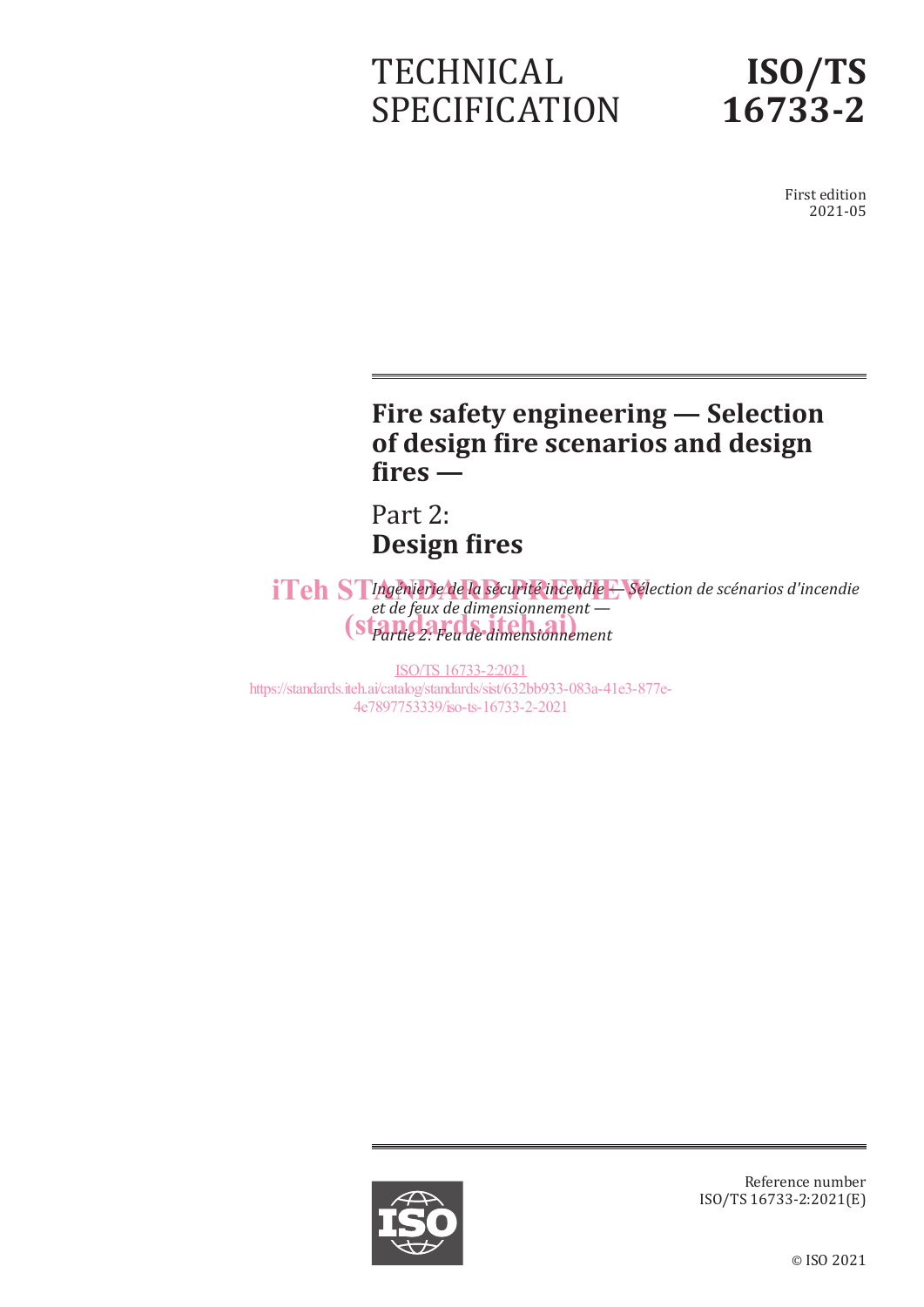## iTeh STANDARD PREVIEW (standards.iteh.ai)

ISO/TS 16733-2:2021 https://standards.iteh.ai/catalog/standards/sist/632bb933-083a-41e3-877e-4e7897753339/iso-ts-16733-2-2021



### **COPYRIGHT PROTECTED DOCUMENT**

#### © ISO 2021

All rights reserved. Unless otherwise specified, or required in the context of its implementation, no part of this publication may be reproduced or utilized otherwise in any form or by any means, electronic or mechanical, including photocopying, or posting on the internet or an intranet, without prior written permission. Permission can be requested from either ISO at the address below or ISO's member body in the country of the requester.

ISO copyright office CP 401 • Ch. de Blandonnet 8 CH-1214 Vernier, Geneva Phone: +41 22 749 01 11 Email: copyright@iso.org Website: www.iso.org Published in Switzerland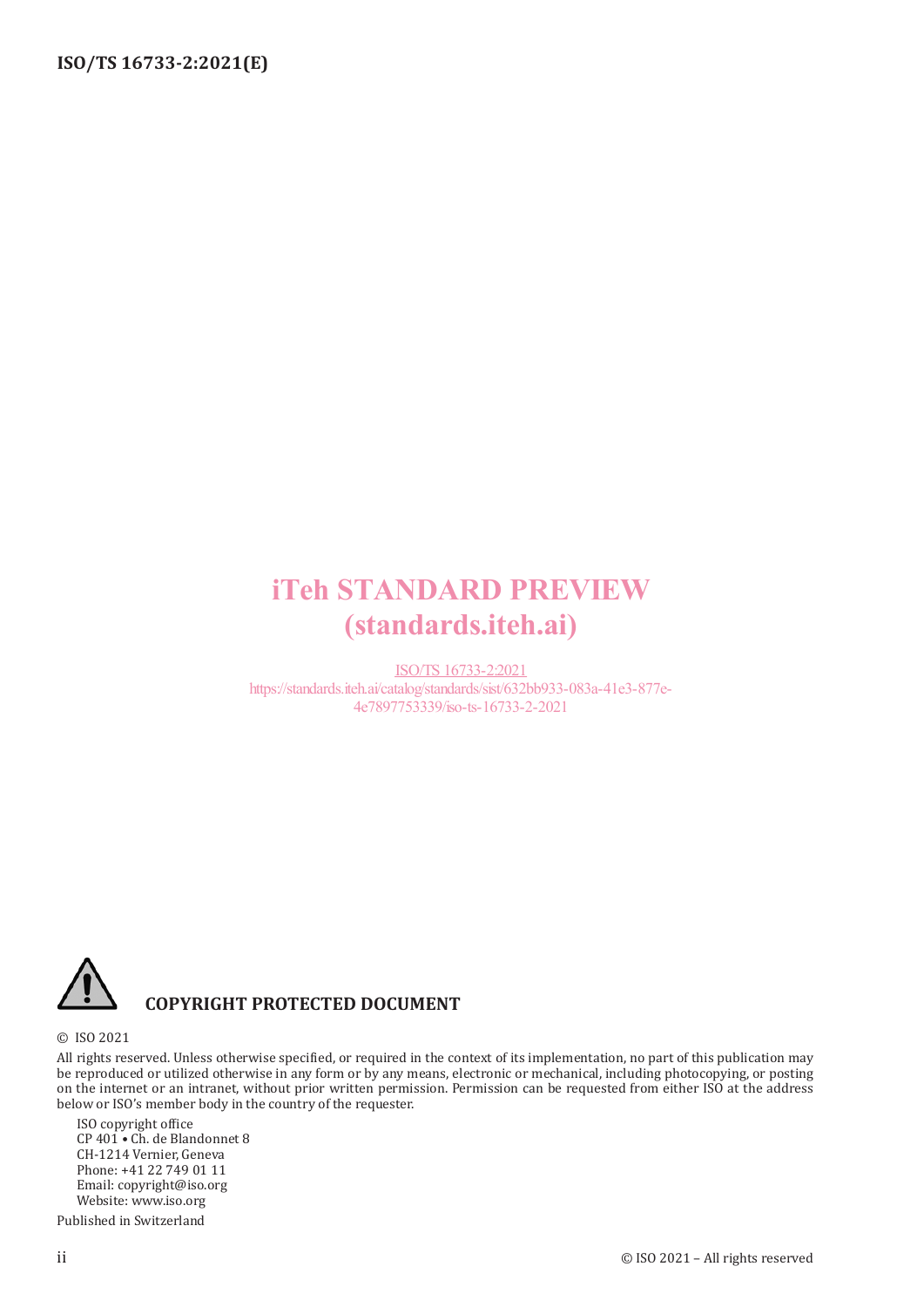Page

## **Contents**

| 1              |                                                                               |                                                                                                                                                                                                                                        |  |
|----------------|-------------------------------------------------------------------------------|----------------------------------------------------------------------------------------------------------------------------------------------------------------------------------------------------------------------------------------|--|
| $\overline{2}$ |                                                                               |                                                                                                                                                                                                                                        |  |
|                |                                                                               |                                                                                                                                                                                                                                        |  |
| 3              |                                                                               |                                                                                                                                                                                                                                        |  |
| 4              |                                                                               | Symbols 2008 and 2008 and 2008 and 2008 and 2008 and 2008 and 2008 and 2008 and 2008 and 2008 and 2008 and 200                                                                                                                         |  |
| 5              |                                                                               | The role of design fires in fire safety design <b>Election Contract and Service Contract and Service Contract and Service Contract and Service Contract and Service Contract and Service Contract and Service Contract and Servi</b>   |  |
| 6              |                                                                               | Considerations based on methods of analysis <b>Entity of Alliance 2018</b> 10                                                                                                                                                          |  |
| 7              | Elements of a design fire <b>contract to the contract of a design fire</b> 10 |                                                                                                                                                                                                                                        |  |
|                | 7.1                                                                           |                                                                                                                                                                                                                                        |  |
|                | 7.2                                                                           |                                                                                                                                                                                                                                        |  |
|                | 7.3                                                                           |                                                                                                                                                                                                                                        |  |
|                | 7.4                                                                           |                                                                                                                                                                                                                                        |  |
|                | 7.5                                                                           |                                                                                                                                                                                                                                        |  |
|                | 7.6                                                                           |                                                                                                                                                                                                                                        |  |
|                |                                                                               | 7.6.1<br>7.6.2                                                                                                                                                                                                                         |  |
|                |                                                                               | 7.6.3                                                                                                                                                                                                                                  |  |
|                |                                                                               | -Intervention by fire services<br>Changes in ventilation<br>15<br>7.6.4                                                                                                                                                                |  |
|                |                                                                               | 7.6.5                                                                                                                                                                                                                                  |  |
|                |                                                                               | Enclosure effects de production materials and de construction materials and de construction materials and de construction materials and de construction materials and de construction materials and de construction materials<br>7.6.6 |  |
|                | 7.7                                                                           | Extinction and decay stage <b>Extinction</b> and decay stage <b>Extinction</b>                                                                                                                                                         |  |
|                |                                                                               | ISO/TS 16733-2:2021                                                                                                                                                                                                                    |  |
| 8              |                                                                               | Constructing a design fire curve standards/sist 632bb933-083a-41e3-877e-                                                                                                                                                               |  |
|                | 8.1                                                                           |                                                                                                                                                                                                                                        |  |
|                | 8.2<br>8.3                                                                    |                                                                                                                                                                                                                                        |  |
|                |                                                                               | 8.3.1                                                                                                                                                                                                                                  |  |
|                |                                                                               | 8.3.2                                                                                                                                                                                                                                  |  |
|                |                                                                               | 8.3.3                                                                                                                                                                                                                                  |  |
|                |                                                                               | 8.3.4                                                                                                                                                                                                                                  |  |
|                |                                                                               | 8.3.5                                                                                                                                                                                                                                  |  |
|                |                                                                               | 8.3.6                                                                                                                                                                                                                                  |  |
|                | 8.4                                                                           | Step 3 - Flashover 22                                                                                                                                                                                                                  |  |
|                |                                                                               | 8.4.1                                                                                                                                                                                                                                  |  |
|                |                                                                               | Empirical correlations for critical heat release rate for onset of flashover  22<br>8.4.2                                                                                                                                              |  |
|                | 8.5                                                                           |                                                                                                                                                                                                                                        |  |
|                |                                                                               | General 23<br>8.5.1                                                                                                                                                                                                                    |  |
|                |                                                                               | 8.5.2                                                                                                                                                                                                                                  |  |
|                |                                                                               | 8.5.3                                                                                                                                                                                                                                  |  |
|                |                                                                               | 8.5.4                                                                                                                                                                                                                                  |  |
|                | 8.6                                                                           |                                                                                                                                                                                                                                        |  |
|                |                                                                               | 8.6.1                                                                                                                                                                                                                                  |  |
|                |                                                                               | 8.6.2                                                                                                                                                                                                                                  |  |
|                |                                                                               | 8.6.3                                                                                                                                                                                                                                  |  |
|                |                                                                               | 8.6.4<br>Step 6 - Fire duration 27                                                                                                                                                                                                     |  |
|                | 8.7                                                                           |                                                                                                                                                                                                                                        |  |
|                |                                                                               | 8.7.1<br>8.7.2                                                                                                                                                                                                                         |  |
|                | 8.8                                                                           |                                                                                                                                                                                                                                        |  |
|                |                                                                               |                                                                                                                                                                                                                                        |  |
| 9              |                                                                               | Species production 28                                                                                                                                                                                                                  |  |
|                | 9.1                                                                           |                                                                                                                                                                                                                                        |  |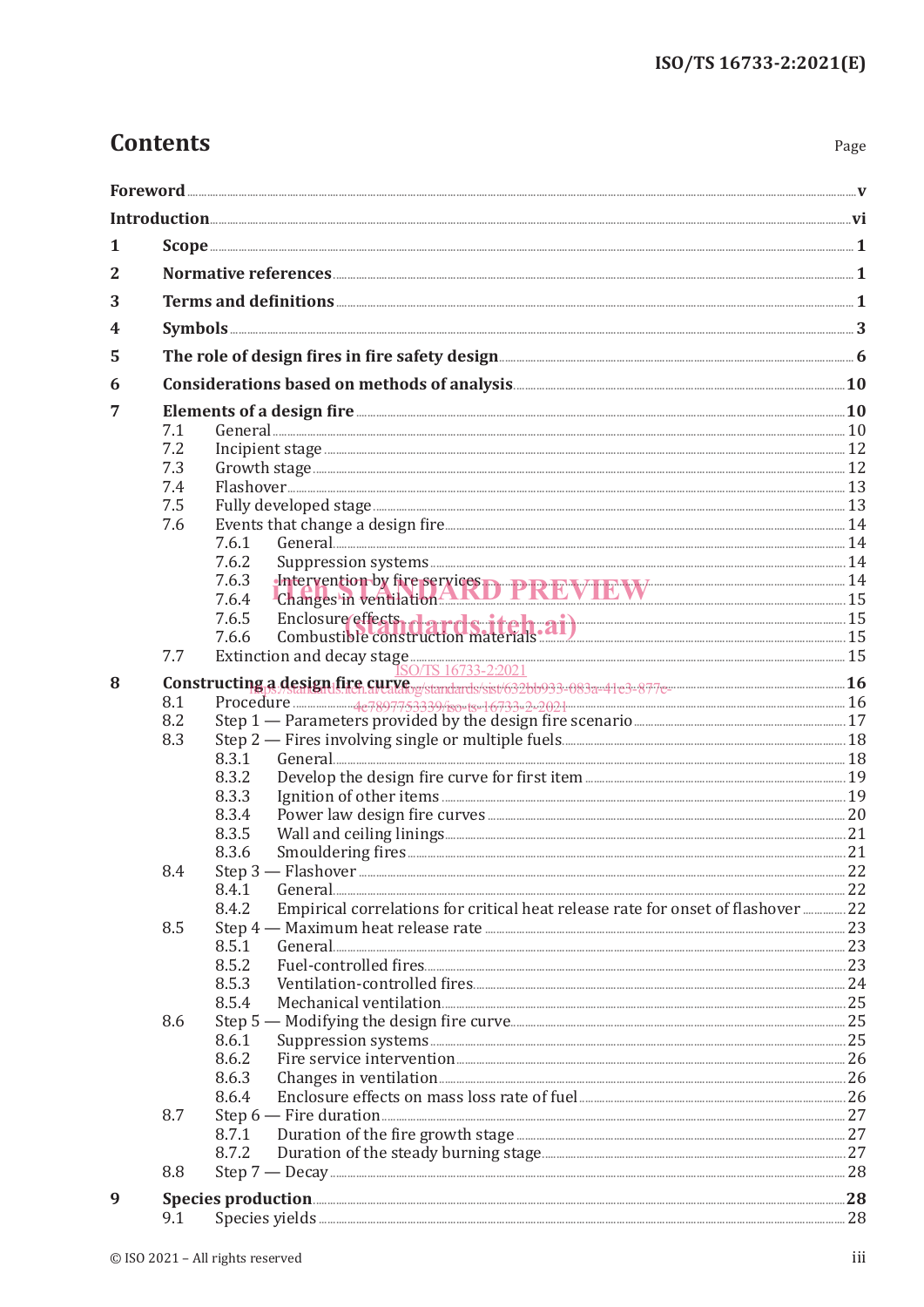| 10 | Design fires for structural fire engineering <b>Election Construction</b> 28 |                                                                                                                                                 |    |
|----|------------------------------------------------------------------------------|-------------------------------------------------------------------------------------------------------------------------------------------------|----|
|    | 10.1                                                                         |                                                                                                                                                 |    |
|    | 10.2                                                                         |                                                                                                                                                 |    |
|    |                                                                              |                                                                                                                                                 |    |
|    |                                                                              | Flames impinging the ceiling <b>Manual Equation Contract 20</b> 30<br>10.2.2                                                                    |    |
|    | 10.3                                                                         |                                                                                                                                                 |    |
|    |                                                                              | 10.3.1 Heating phase <b>contract and the contract of the contract of the contract of the contract of the contract of the contract of the 32</b> |    |
|    |                                                                              | 10.3.2                                                                                                                                          |    |
|    |                                                                              |                                                                                                                                                 |    |
|    | 10.4                                                                         |                                                                                                                                                 |    |
| 11 |                                                                              |                                                                                                                                                 |    |
| 12 |                                                                              |                                                                                                                                                 |    |
| 13 |                                                                              | Probabilistic aspects of design fires 38                                                                                                        |    |
|    | 13.1                                                                         |                                                                                                                                                 |    |
|    | 13.2                                                                         |                                                                                                                                                 |    |
|    | 13.3                                                                         |                                                                                                                                                 |    |
|    | 13.4                                                                         |                                                                                                                                                 |    |
|    | 13.5                                                                         |                                                                                                                                                 |    |
| 14 |                                                                              |                                                                                                                                                 |    |
|    |                                                                              |                                                                                                                                                 |    |
|    |                                                                              |                                                                                                                                                 | 49 |
|    |                                                                              | <b>Teh STANDARD PREVIEW</b>                                                                                                                     |    |

# (standards.iteh.ai)

ISO/TS 16733-2:2021 https://standards.iteh.ai/catalog/standards/sist/632bb933-083a-41e3-877e-4e7897753339/iso-ts-16733-2-2021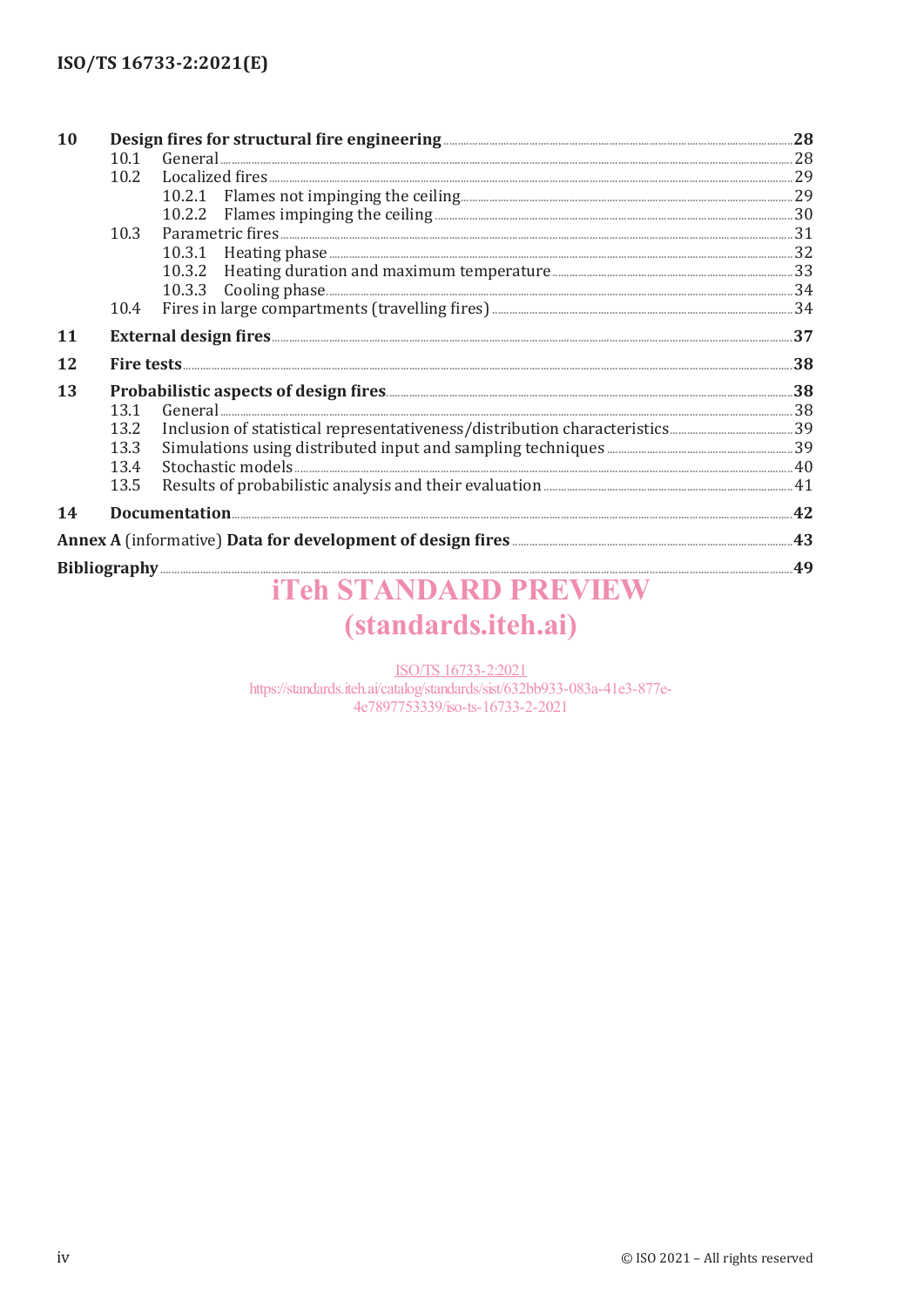### **Foreword**

ISO (the International Organization for Standardization) is a worldwide federation of national standards bodies (ISO member bodies). The work of preparing International Standards is normally carried out through ISO technical committees. Each member body interested in a subject for which a technical committee has been established has the right to be represented on that committee. International organizations, governmental and non-governmental, in liaison with ISO, also take part in the work. ISO collaborates closely with the International Electrotechnical Commission (IEC) on all matters of electrotechnical standardization.

The procedures used to develop this document and those intended for its further maintenance are described in the ISO/IEC Directives, Part 1. In particular, the different approval criteria needed for the different types of ISO documents should be noted. This document was drafted in accordance with the editorial rules of the ISO/IEC Directives, Part 2 (see www.iso.org/directives).

Attention is drawn to the possibility that some of the elements of this document may be the subject of patent rights. ISO shall not be held responsible for identifying any or all such patent rights. Details of any patent rights identified during the development of the document will be in the Introduction and/or on the ISO list of patent declarations received (see www.iso.org/patents).

Any trade name used in this document is information given for the convenience of users and does not constitute an endorsement.

For an explanation of the voluntary nature of standards, the meaning of ISO specific terms and expressions related to conformity assessment, as well as information about ISO's adherence to the experience or<br>World Trade Organization (WTO) principles in the Technical Barriers to Trade (TBT), see www.iso.org/ World Trade Organization (WTO) principles in the Technical Barriers to Trade (TBT), see www.iso.org/ iso/foreword.html. (standards.iteh.ai)

This document was prepared by Technical Committee ISO/TC 92*, Fire safety*, Subcommittee SC 4, *Fire safety engineering.* ISO/TS 16733-2:2021

https://standards.iteh.ai/catalog/standards/sist/632bb933-083a-41e3-877e-

A list of all parts in the ISO 167334series can be found on the ISO website.

Any feedback or questions on this document should be directed to the user's national standards body. A complete listing of these bodies can be found at www.iso.org/members.html.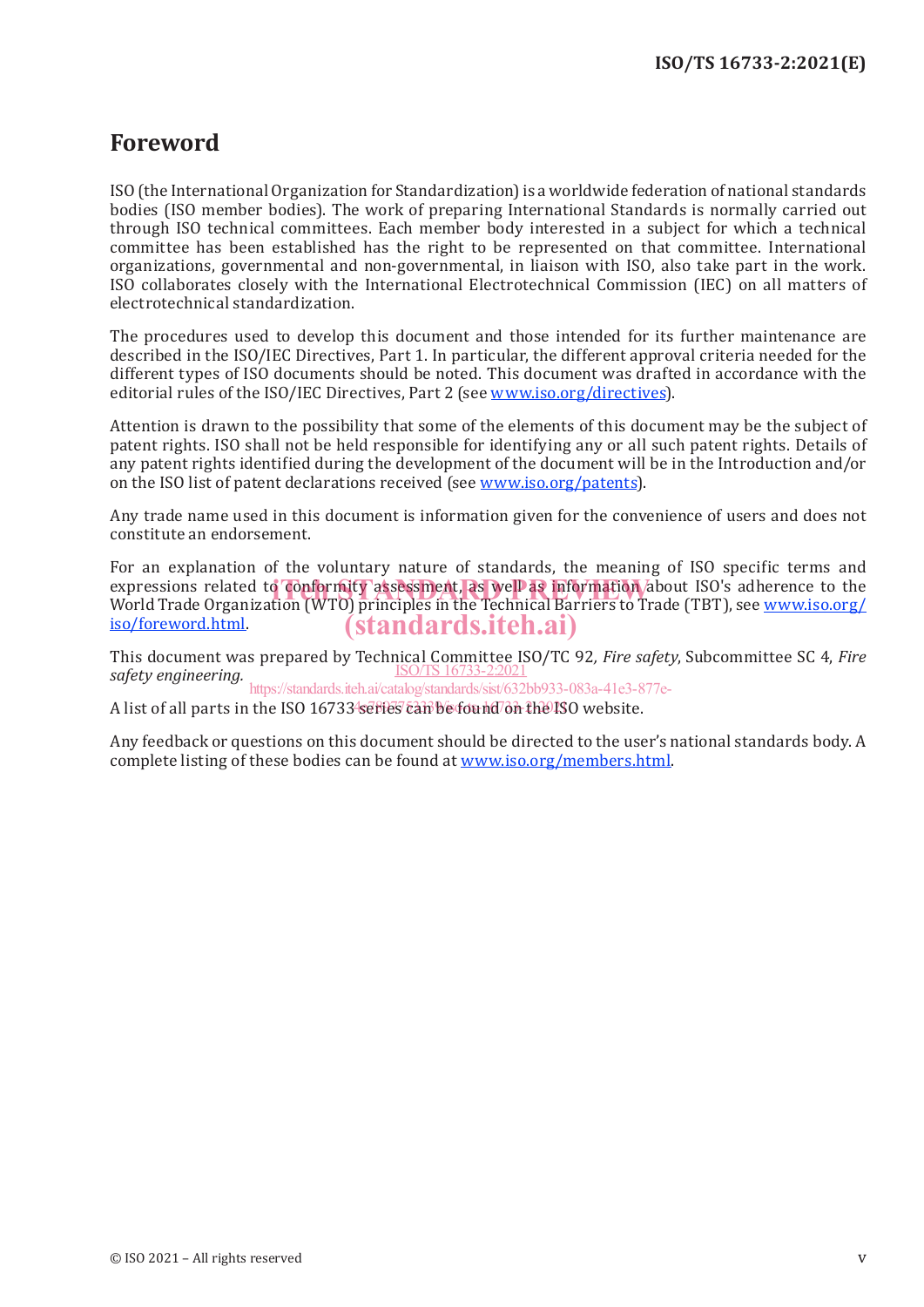## **Introduction**

This document provides guidance for the specification of design fires for use in fire safety engineering analysis. A design fire is linked to a specific scenario that is tailored to the fire-safety design objective. There can be several fire safety objectives being addressed, including safety of life (for occupants and rescue personnel), conservation of property, protection of the environment and preservation of heritage. A different set of design fire scenarios and design fires can be required to assess the adequacy of a proposed design for each objective.

The procedure for the selection of the design fire scenarios is described in ISO 16733-1. The design fire can be thought of as an engineering representation of a fire or a "load" that is used to determine the consequences of a given fire scenario. The set of assumed fire characteristics are referred to as "the design fire". In this document, various formulae are presented to calculate different phenomena. Formulae other than those presented here can also be applicable for a given application.

It is important that the design fire be appropriate to the objectives of the fire-safety engineering analysis. It should challenge the fire safety systems in a specific built environment and result in a final design solution that satisfies performance criteria associated with all the relevant design objectives.

Users of this document should be appropriately qualified and competent in the field of fire safety engineering. It is important that users understand the parameters within which specific methodologies may be used.

ISO 23932-1 provides a performance-based methodology for engineers to assess the level of fire safety for new or existing built environments. Fire safety is evaluated through an engineered approach for a series of the consequences of based on the quantification of the behaviour of fire and based on knowledge of the consequences of such behaviour on life safety, property, heritage and the environment. ISO 23932-1 provides the process (pecessary standards) and essential elements for decisining a reduct performance based fire safety. process (necessary steps) and essential elements for designing a robust, performance-based fire safety programme.

#### ISO/TS 16733-2:2021

ISO 23932-1 is supported by a set of ISO file (satelog/standards/sixt/632bb933-0838-aVailable on the methods and no Essex The stepper centry a secret for the stage of the straight was available on the methods and and shown in Figure 1. This system of standards provides an awareness of the interrelationships between fire evaluations when using the set of ISO fire safety engineering standards.

Each document includes language in the introductory material of the document to tie it to the steps in the fire safety engineering design process outlined in ISO 23932-1. Selection of design fire scenarios and design fires form part of conformance with ISO 23932-1, and all the requirements of ISO 23932-1 apply to any application of this document.

This document provides a more comprehensive treatment of the content of ISO 16733-1:2015, Annex C.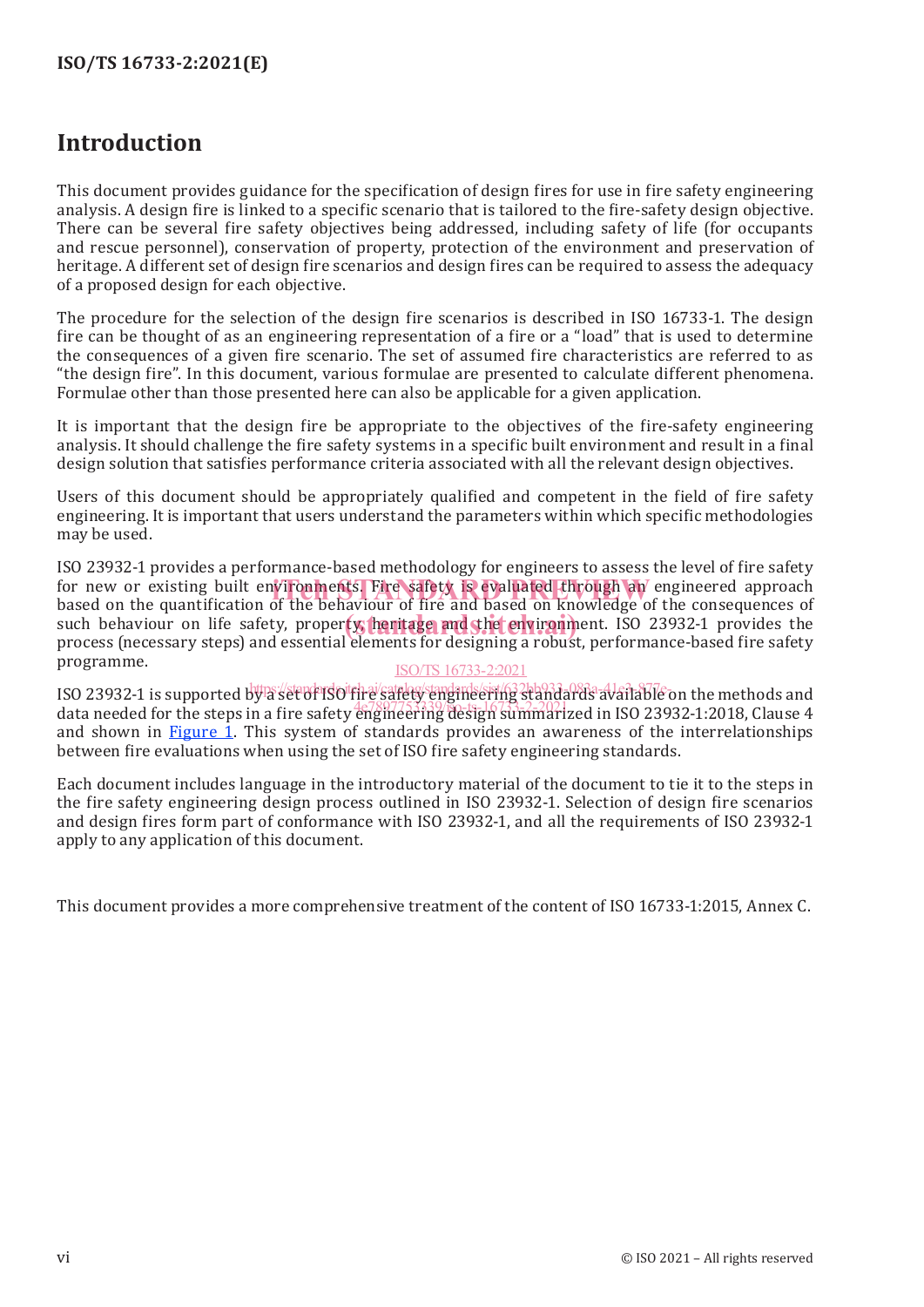## **Fire safety engineering — Selection of design fire scenarios and design fires —**

## Part 2: **Design fires**

### **1 Scope**

This document provides guidance for the specification of design fires for use in fire safety engineering analysis of building and structures in the built environment. The design fire is intended to be used in an engineering analysis to determine consequences in fire safety engineering (FSE) analyses.

### **2 Normative references**

The following documents, in whole or in part, are normatively referenced in this document. For dated references, only the edition cited applies. For undated references, the latest edition of the referenced document (including any amendments) applies.

ISO 13943, *Fire safety LVocabulary* ANDARD PREVIEW

## (standards.iteh.ai)

### **3 Terms and definitions**

For the purposes of this document, the terms and definitions given in ISO 13943 and the following apply. ISO/TS 16733-2:2021 https://standards.iteh.ai/catalog/standards/sist/632bb933-083a-41e3-877e-

ISO and IEC maintain terminological databases for use in standardization at the following addresses:

— ISO Online browsing platform: available at https://www.iso.org/obp

— IEC Electropedia: available at http://www.electropedia.org/

### **3.1**

#### **combustion efficiency**

ratio of the amount of heat release in incomplete combustion to the theoretical heat of complete combustion

Note 1 to entry: Combustion efficiency can be calculated only for cases where complete combustion can be defined.

Note 2 to entry: Combustion efficiency is dimensionless and is usually expressed as a percentage.

### **3.2**

#### **design fire**

quantitative description of assumed fire characteristics within a *design fire scenario* (3.3)

Note 1 to entry: Typically, an idealized description of the variation with time of important fire variables, such as heat release rate and toxic species yields, along with other important input data for modelling such as the fire load density.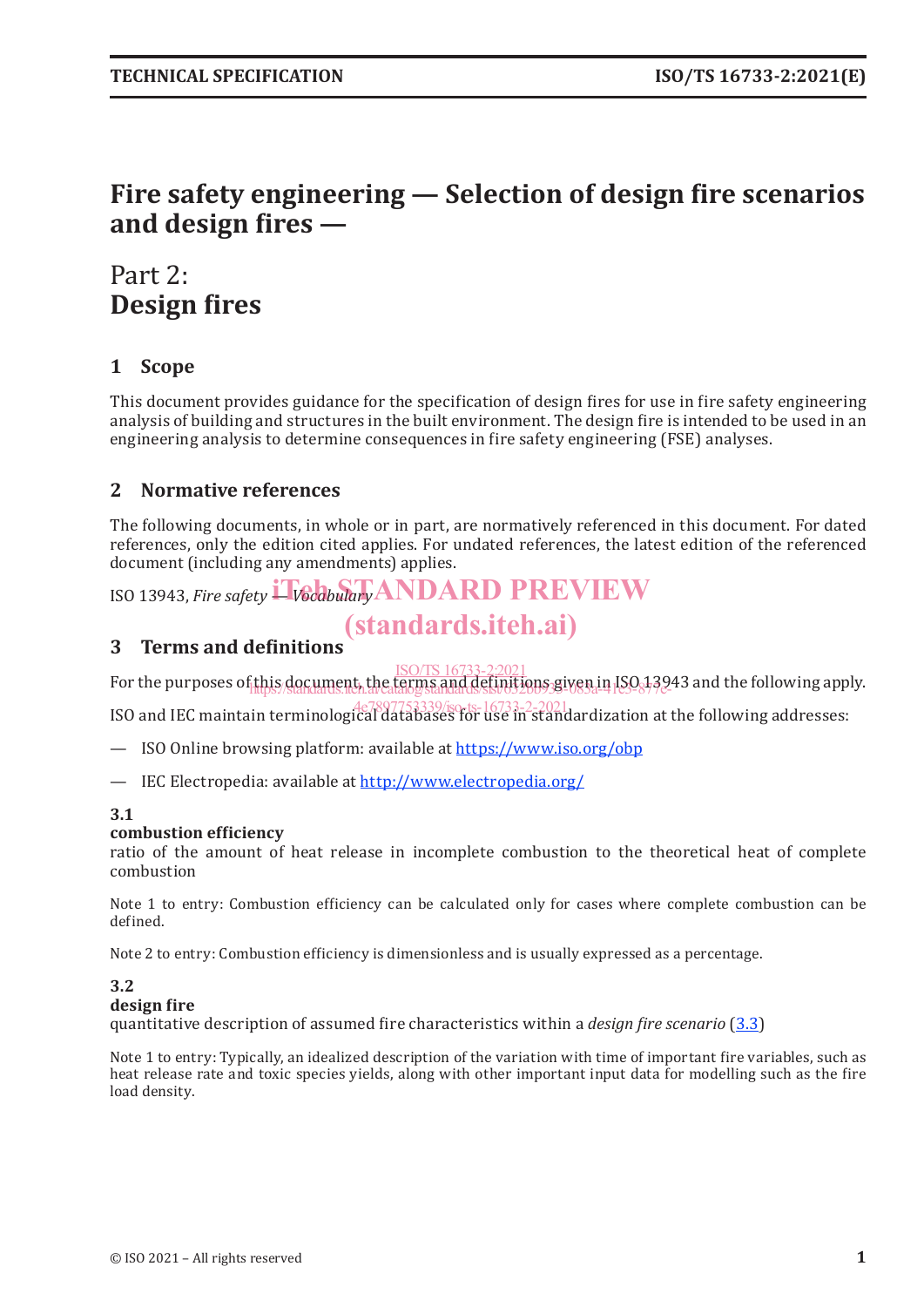### **3.3**

### **design fire scenario**

specific *fire scenario* (3.9) on which a deterministic fire safety engineering analysis is conducted

Note 1 to entry: As the number of possible fire scenarios can be very large, it is necessary to select the most important scenarios (the design fire scenarios) for analysis. The selection of design fire scenarios is tailored to the fire-safety design objectives, and accounts for the likelihood and consequences of potential scenarios.

### **3.4**

### **effective heat of combustion**

heat released from a burning test specimen in a given time interval divided by the mass lost from the test specimen in the same time period

Note 1 to entry: This is the same as the net heat of combustion if all the test specimen is converted to volatile combustion products and if all the combustion products are fully oxidized.

Note 2 to entry: The typical units are kilojoules per gram  $(k]{\cdot}g^{-1}$ .

#### **3.5**

### **extinction coefficient**

natural logarithm of the ratio of incident light intensity to transmitted light intensity, per unit light path length

Note 1 to entry: Typical units are reciprocal metres (m−1).

### **3.6**

#### **fire growth** iTeh STANDARD PREVIEW

stage of fire development during which the *heat release rate* (3.15) and the temperature of the fire are increasing (standards.iteh.ai)

### **3.7**

#### ISO/TS 16733-2:2021

**fire load** quantity of heat which can be released by the complete combustion of all the combustible materials in a volume, including the facings of all bounding surfaces https://standards.iteh.ai/catalog/standards/sist/632bb933-083a-41e3-877ey die complete complex clondi

Note 1 to entry: Fire load may be based on *effective heat of combustion* (3.4), gross *heat of combustion* (3.14), or net heat of combustion as required by the specifier.

Note 2 to entry: The word "load" can be used to denote force or power or energy. In this context, it is being used to denote energy.

Note 3 to entry: The typical units are kilojoules (kJ) or megajoules (MJ).

### **3.8**

### **fire load density**

*fire load* (3.7) per unit area

Note 1 to entry: The typical units are kilojoules per square metre (kJ⋅m−2).

### **3.9**

### **fire scenario**

qualitative description of the course of a fire with time, identifying key events that characterize the fire and differentiate it from other possible fires

Note 1 to entry: The fire scenario description typically includes the ignition and fire growth processes, the *fully developed fire* (3.13) stage, the fire decay stage, and the environment and systems that will impact on the course of the fire. Unlike deterministic fire analysis, where fire scenarios are individually selected and used as *design fire scenarios* (3.3), in fire risk assessment, fire scenarios are used as *representative fire scenarios* (3.10) within *fire scenario clusters*.

[SOURCE: ISO 13943:2008, 4.129, modified]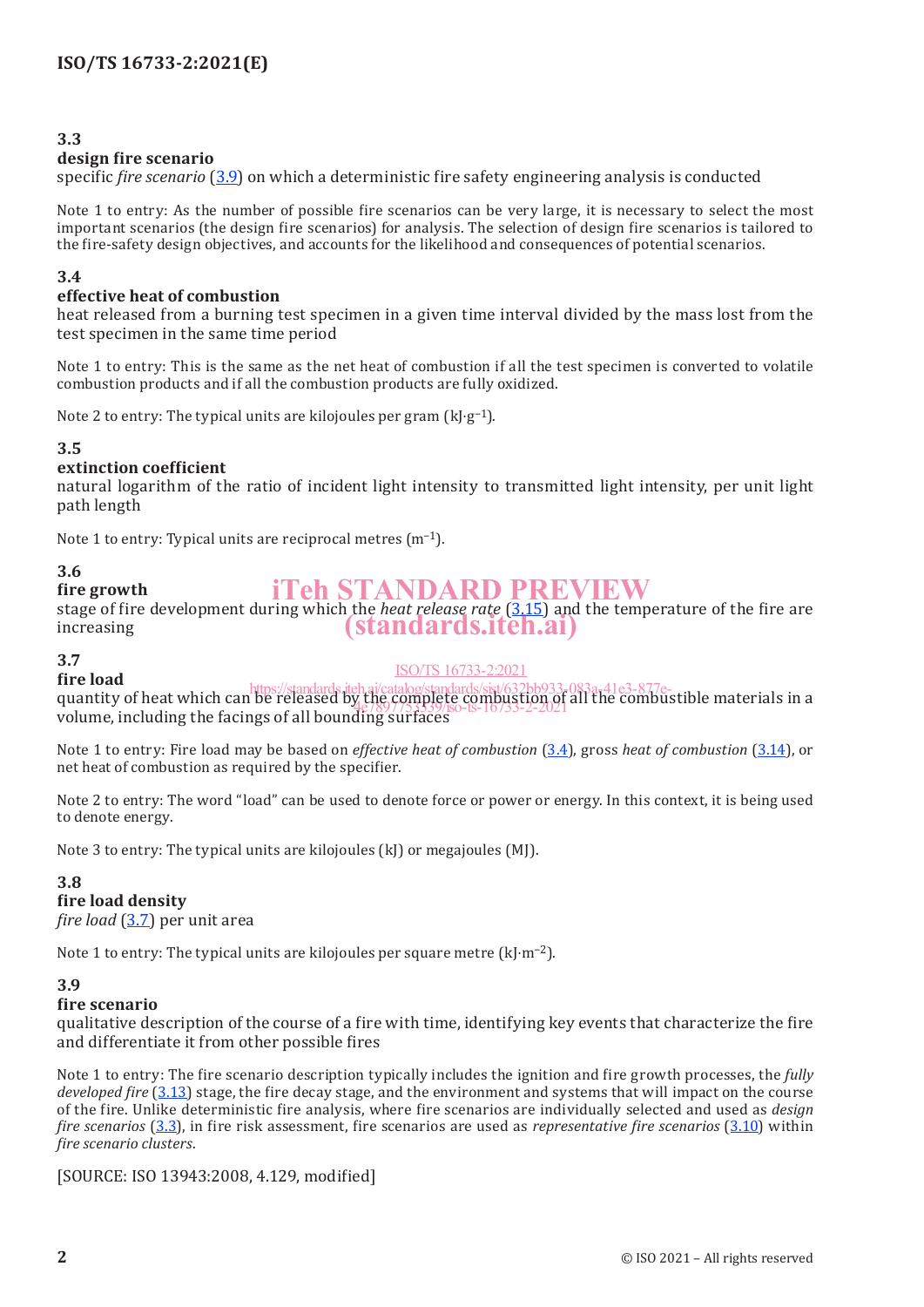### **3.10**

### **representative fire scenario**

specific *fire scenario* (3.9) selected from a *fire scenario cluster* (3.11) such that the consequence of the representative fire scenario can be used as a reasonable estimate of the average consequence of scenarios in the fire scenario cluster

### **3.11**

### **fire scenario cluster**

subset of *fire scenarios* (3.9), usually defined as part of a complete partitioning of the universe of possible fire scenarios

Note 1 to entry: The subset is usually defined so that the calculation of fire risk as the sum over all fire scenario clusters of fire scenario cluster frequency multiplied by *representative fire scenario* (3.10) consequence does not impose an undue calculation burden.

### **3.12**

### **flashover**

transition to a state of total surface involvement in a fire of combustible materials within an enclosure

#### **3.13**

### **fully developed fire**

state of total involvement of combustible materials in a fire

### **3.14**

#### **heat of combustion**

thermal energy produced by combustion of unit mass of a given substance

Note 1 to entry: The typical units are kilojoules per gram (kJ⋅g−1).<br>Standards.iten.ai)

### **3.15**

#### **heat release rate**

rate of thermal energy production generated by combustion 3-083a-41e3-877e-ISO/TS 16733-2:2021

4e7897753339/iso-ts-16733-2-2021

### Note 1 to entry: The typical units are watts  $(W)$ .

### **3.16**

#### **target**

a person, object or environment intended to be protected from the effects of fire and its effluents (smoke, corrosive gas, etc.) and/or fire suppression effluents

### **4 Symbols**

- $A_t$  total area of enclosure (walls, ceiling and floor, including openings),  $m^2$
- $A<sub>T</sub>$  total area of enclosure (walls, ceiling and floor, excluding openings), m<sup>2</sup>
- $A_f$  horizontal burning area of the fuel, m<sup>2</sup>
- $A_{\rm fl}$  floor area, m<sup>2</sup>
- *A*<sub>o</sub> area of opening, m<sup>2</sup>
- *b* thermal inertia of linings,  $I/(m^2s^{1/2}K)$
- *c* distance of target from the centre of the flame, m
- $c_p$  specific heat, J/(kg K)
- *D* fire diameter, m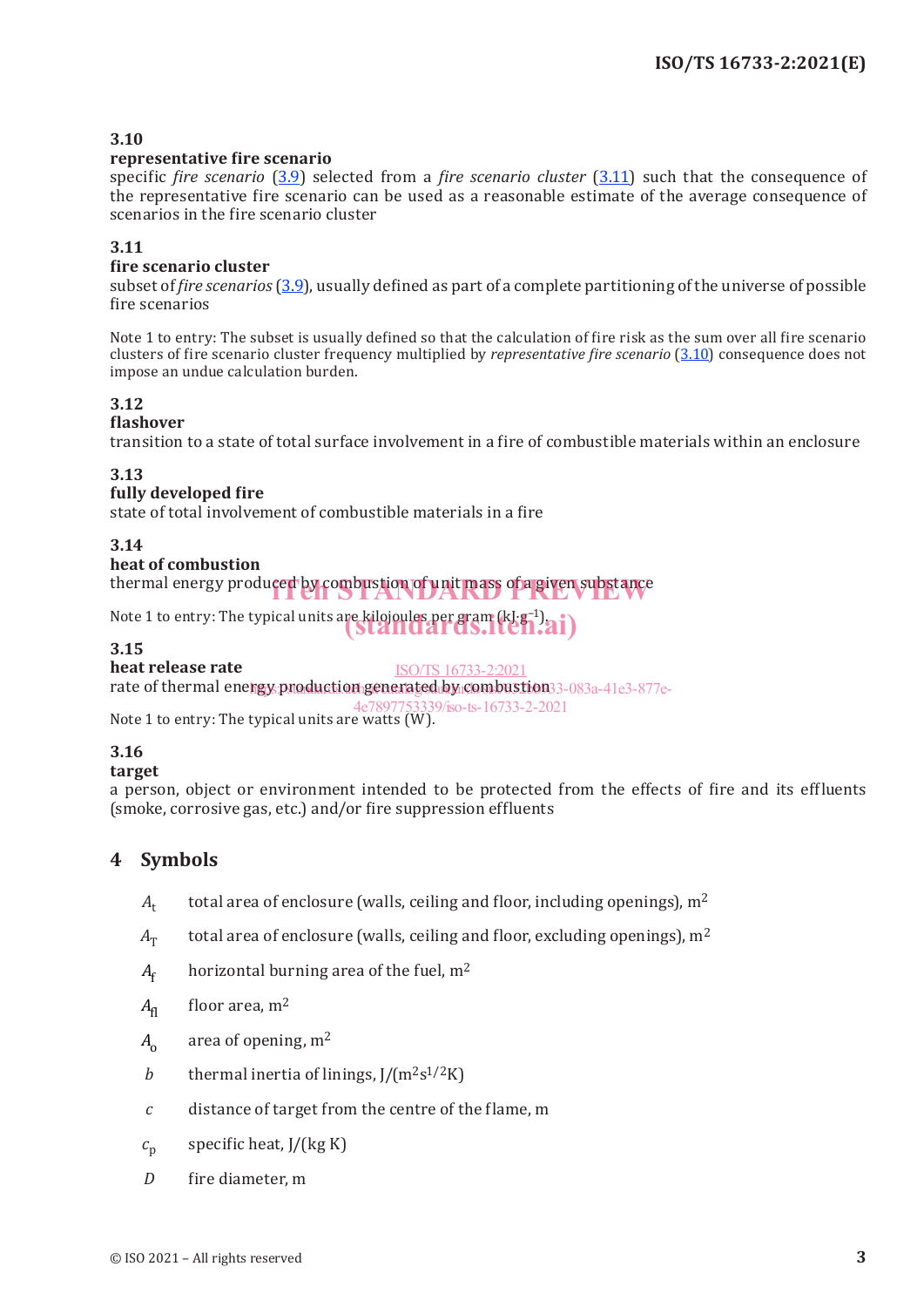### **ISO/TS 16733-2:2021(E)**

- e represents the mathematical constant Euler's number
- *f* flapping length
- *f*<sup>a</sup> flapping angle
- $f_s(s)$  probability distribution for RSET
- $f_s(x)$  probability distribution for ASET
- $q_{f,d}$  fire load energy density, MJ/m<sup>2</sup>
- *F<sub>s</sub>* non-dimensionless form of fire
- *h*<sub>g</sub> heat of gasification of the fuel, kJ/kg
- $h_T$  average effective heat transfer coefficient, kW/(m<sup>2</sup> K)
- *h'* heat flux, W/m<sup>2</sup>
- $h'_{\text{net}}$ net net heat flux, W/m<sup>2</sup>
- *H* vertical distance between the fire source and the ceiling, m
- $H_0$  height of an opening, m
- $L$  length of the compartment, m TANDARD PREVIEW
- $L_{\rm d}$  length of the design area involved in fire, mass it  $\bf{el.ail}$
- $L_f$  vertical flame height, m ISO/TS 16733-2:2021
- *L*<sub>H</sub> horizontal flame length, m <br>  $L_H$  horizontal flame length, m  $4e7897753339/\text{iso-ts-16733-2-2021}$
- 4e7897753339/iso-ts-16733-2-2021
- $\dot{m}_{\rm f}$  rate of mass loss of fuel, kg/s
- $\dot{m}_{\text{F,u}}$  mass loss rate of fuel under well ventilated free burn conditions, kg/s
- *<sup>m</sup>*<sup>g</sup> mass of fuel burned during the growth phase, kg
- $\dot{m}_{\text{out}}$  rate of entry of air outflow from the enclosure, kg/s
- $\dot{m}_p$  mass flow of gases entrained into the fire plume, kg/s
- $\dot{m}_s$  mass loss rate for smouldering combustion, g/min
- *m*<sub>tot</sub> total mass of fuel burned, kg
- $\dot{m}$ <sup>"</sup> mass loss rate per unit area, kg/(s m<sup>2</sup>)
- *O* opening factor,  $m^{1/2}$
- $\dot{q}_{\text{ext}}$ ext total external heat flux from the smoke and heated enclosure boundary surfaces, kW
- $q_{\text{fd}}$  fire load density per unit floor area, MJ/m<sup>2</sup>

*q*'' heat flux, kW/m<sup>2</sup>

- *Q* heat release rate, kW
- $Q_c$ convective part of the heat release rate,  $W/m^2$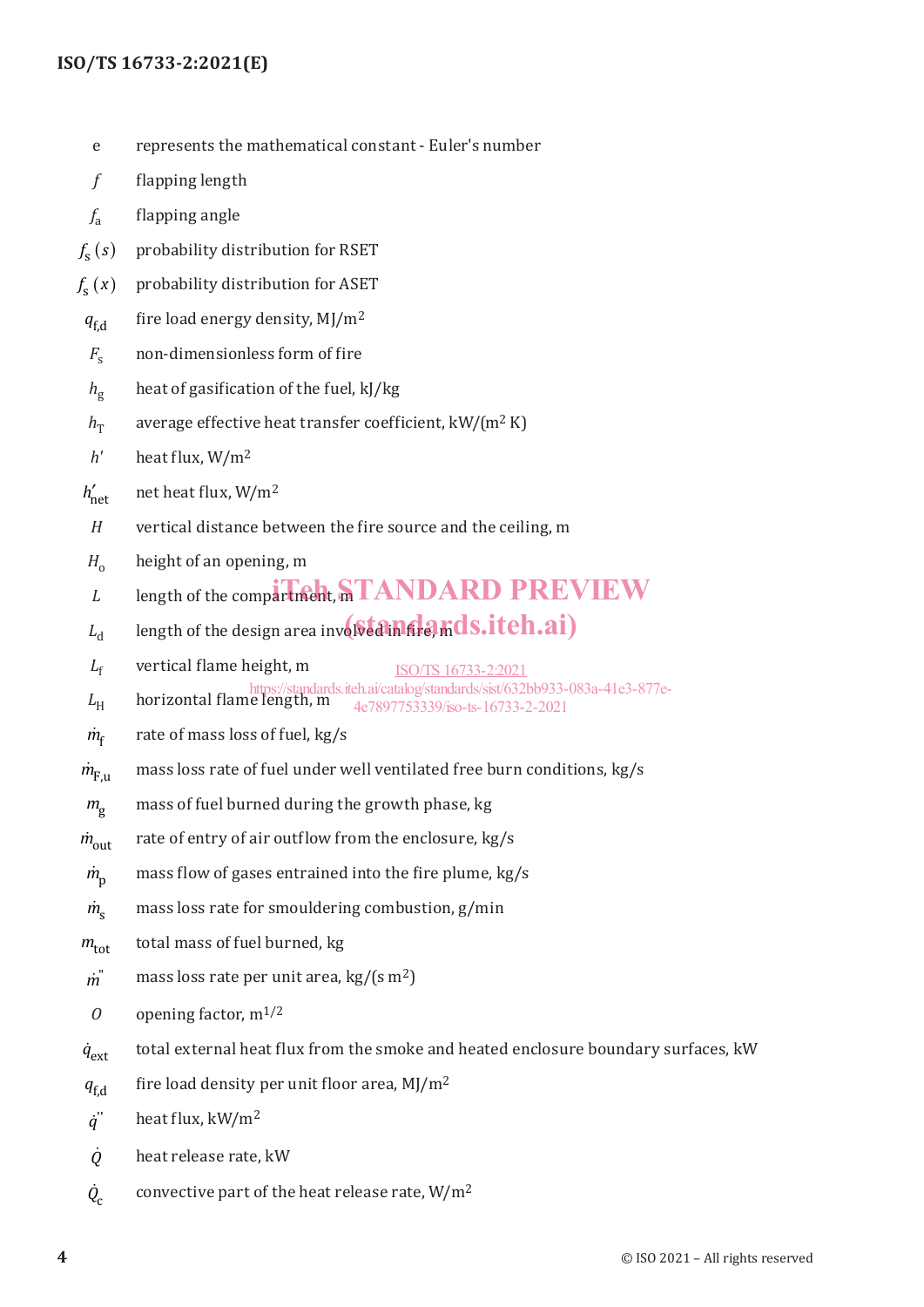- $\dot{Q}_{\rm fo}$ minimum heat release rate to cause flashover, kW
- $\dot{Q}_\text{H}$ non-dimensional heat release rate
- $\dot{Q}_{\rm max}$ max maximum heat release rate, kW
- $\dot{Q}_{\rm v}$ ventilation-controlled heat release rate, kW
- $\dot{Q}$ " heat release rate per unit area, kW/m<sup>2</sup>
- *r* stoichiometric air requirement for complete combustion of fuel, expressed as the mass ratio of air to fuel
- $r_d$  horizontal distance between the vertical axis of the fire and the point along the ceiling where the thermal flux is calculated, m
- *rx* radial distance away from the fire, m
- *s* fire spread rate, m/s
- *t* time, s
- $t<sub>b</sub>$  burning time, s
- *t*<sub>g</sub> time required to reach the reference heat release rate  $\dot{Q}_{\text{o}}$ , s iTeh STANDARD PREVIEW
- *t*gw time at which the heat release rate reaches a maximum value, s (standards.iteh.ai)
- $t_{\text{lim}}$  limiting time, h
- t<sub>tot</sub> total burning time, s<br>https://standards.iteh.ai/catalog/standards/sist/632bb933-083a-41e3-877e-ISO/TS 16733-2:2021
- *T*<sup>a</sup> room temperature, °C 4e7897753339/iso-ts-16733-2-2021
- $T_f$  reduced near-field temperature due to flapping,  ${}^{\circ}C$
- $T_{\text{nf}}$  near-field temperature,  $\degree$ C
- *W* width of the compartment, m
- *§*<sup>r</sup> radiative fraction of the total energy
- *y* dimensionless constant
- *Y*<sub>02</sub> mass fraction of oxygen in the plume flow, kg/kg
- $Y_{o,l}$  mass fraction of oxygen in the gases feeding the flame, kg/kg
- $Y_{0\infty}$  mass fraction of oxygen under ambient free-burning conditions, kg/kg
- *z* height along the flame axis, m
- z<sub>o</sub> virtual origin of the axis, m
- *z'* vertical position of the virtual heat source, m
- $\alpha$  fire growth coefficient, kW/s<sup>2</sup>
- $\alpha_c$  convective heat transfer coefficient
- Γ dimensionless ventilation parameter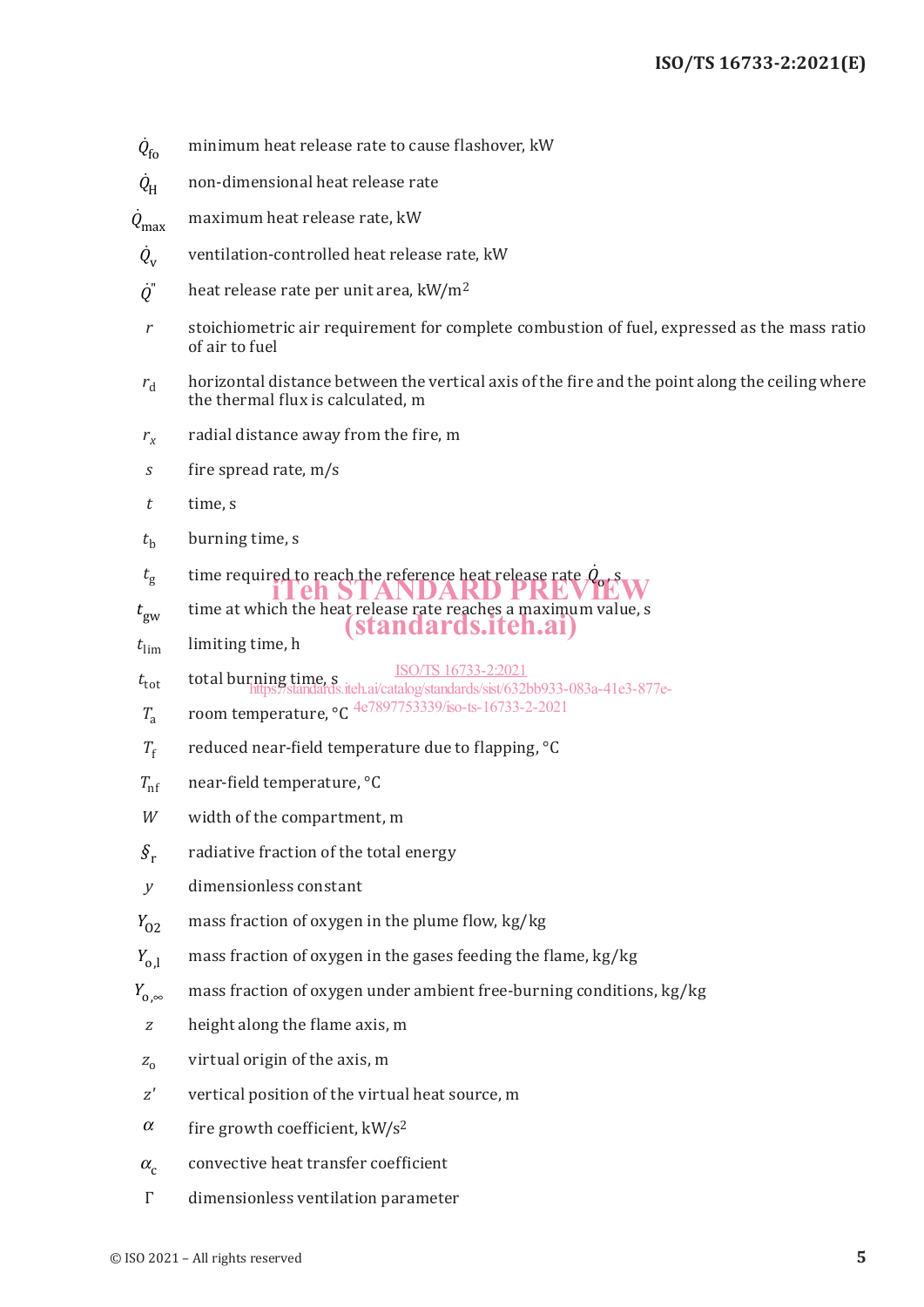### **ISO/TS 16733-2:2021(E)**

- $ΔH<sub>c</sub>$  chemical heat of combustion, kJ/kg
- ΔH<sub>off</sub> effective heat of combustion, kJ/kg
- $\Delta H_{\Omega2}$  heat of combustion based on oxygen consumption, MJ/kg (~13,1 for hydrocarbons)
	- $\varepsilon_f$  emissivity of the fire
- $\varepsilon_{\rm m}$  surface emissivity of the member
- $\theta_{\rm m}$  surface temperature of the member, °C [see Formula (21)]
- *Θ*<sup>g</sup> parametric fire gas temperature, °C
- $\rho_{\rm b}$  density of boundary, kg/m<sup>3</sup>
- <sup>σ</sup> Stefan Boltzmann constant
- *λ* thermal conductivity, W/(m K)
- $\tau_{\rm d}$  duration of the decay burning stage, s
- $\tau_{\rm gw}$  duration of the growing fire stage, s
- $\tau_{\rm s}$  duration of the steady burning stage, s
- *Φ* configuration factor Teh STANDARD PREVIEW
- $\chi$  combustion efficiency (standards.iteh.ai)

#### **5 The role of design fires in fire safety design**  $\frac{150}{15}$ **design** https://standards.iteh.ai/catalog/standards/sist/632bb933-083a-41e3-877e-

Design fire specifications play a critical role in fire safety engineering. It is important that the procedures described in ISO 23932-1 be followed. This means that the fire safety objectives and performance criteria are stated and the relevant design scenarios are identified using ISO 16733-1 for fire scenarios and ISO/TS 29761 for behavioural scenarios. 4e7897753339/iso-ts-16733-2-2021

Figure 1, taken from ISO 23932-1, illustrates the fire safety design process. The specification of design fires follows the scenario selection step and provides input data for the selected engineering methods. Following identification of the design fire scenarios in accordance with ISO 16733-1, the assumed characteristics of the fire on which the scenario quantification will be based shall be described. The assumed fire characteristics and the associated fire development over time are generally referred to as the "design fire".

This document is applicable to design fires that are quantifiable in engineering terms and therefore intended to form part of a deterministic or combined deterministic/probabilistic analysis. A deterministic approach calculating the consequence of individual fire scenarios may also form part of an overriding probabilistic analysis. For example, Monte Carlo simulation can be used to quantify uncertainty using statistical techniques in both inputs and outputs.

This document is also intended to accommodate a range of different analysis methods, including use of computational fluid dynamics models (CFD), zone models, or simple hand calculations. Each approach can require the use of different parts of this document. Some calculations may be handled within the analysis model, such as determining the ventilation limit or determining effect of suppression systems, while simpler analysis methods can require these elements to be estimated separately. Where computer models are used for the analysis, it is important for the engineer to understand the model limitations and which fire or other phenomena are included and not included. The model or tool selected for use should be appropriate for the overall analysis as described in ISO 23932-1:2018 Clause 11.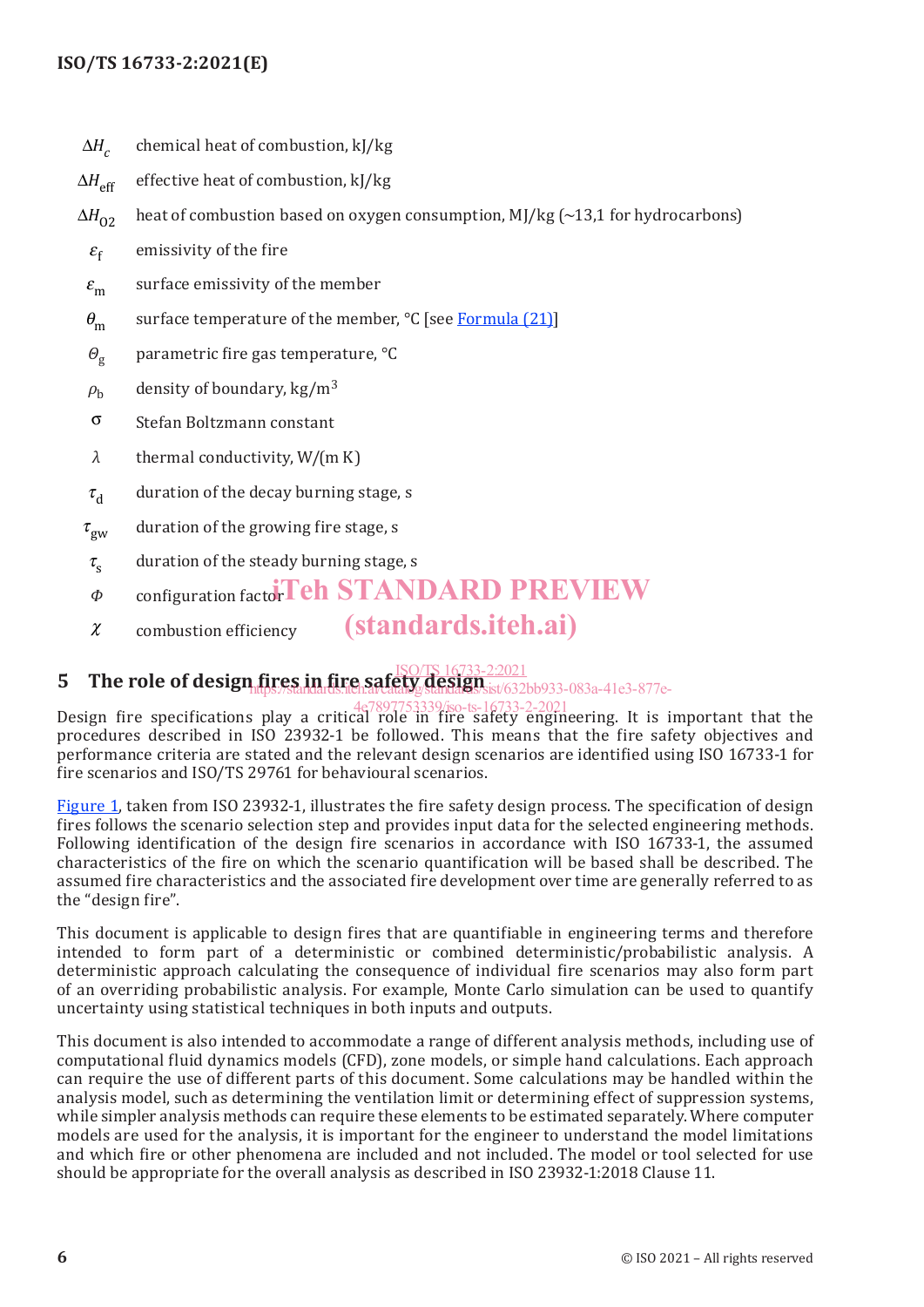The nature of the fire scenario can require the application of selected clauses of this document rather than all parts. For example, where the fire scenario predominantly concerns:

- a growing or developing fire, refer to Clause 8.
- a smouldering fire, refer to Clause 9.
- a fully developed fire affecting structure, refer to Clause 10.

## iTeh STANDARD PREVIEW (standards.iteh.ai)

ISO/TS 16733-2:2021 https://standards.iteh.ai/catalog/standards/sist/632bb933-083a-41e3-877e-4e7897753339/iso-ts-16733-2-2021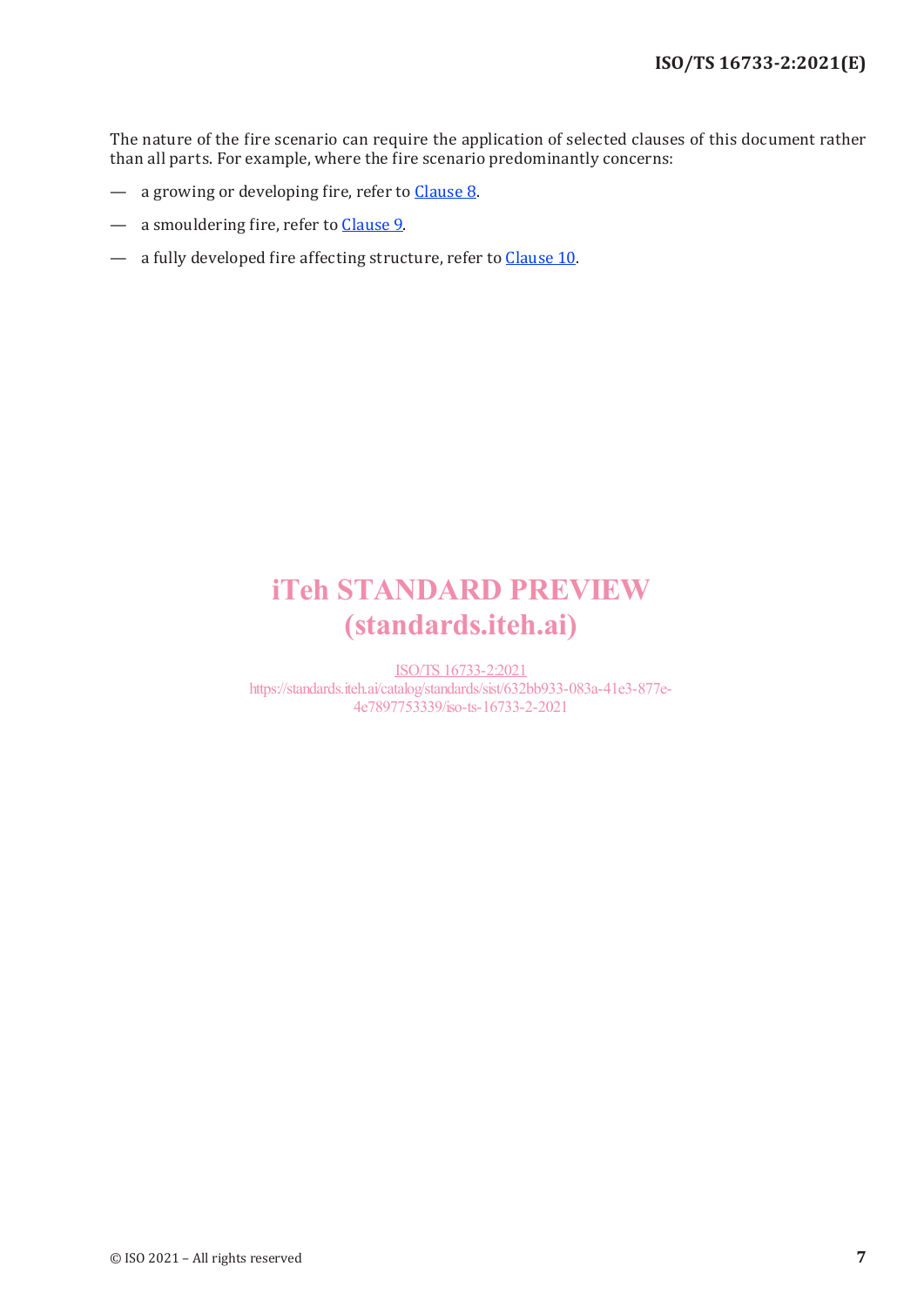

### **Key**

- <sup>a</sup> See also ISO/TR 16576 (Examples).
- <sup>b</sup> See also ISO 16732-1, ISO 16733-1, ISO/TS 29761.
- <sup>c</sup> See also ISO 16732-1, ISO 16733-1, ISO/TS 29761.
- <sup>d</sup> See also ISO/TS 13447, ISO 16730-1, ISO/TR 16730-2, ISO/TR 16730-3, ISO/TR 16730-4, ISO/TR 16730-5 (Examples), ISO 16734, ISO 16735, ISO 16736, ISO 16737, ISO/TR 16738, ISO 24678-6.
- <sup>e</sup> See also ISO/TR 16738, ISO 16733-1.

#### **Figure 1 — Flow chart illustrating the fire safety design process and selection of design fire scenarios (Source: ISO 23932-1)**